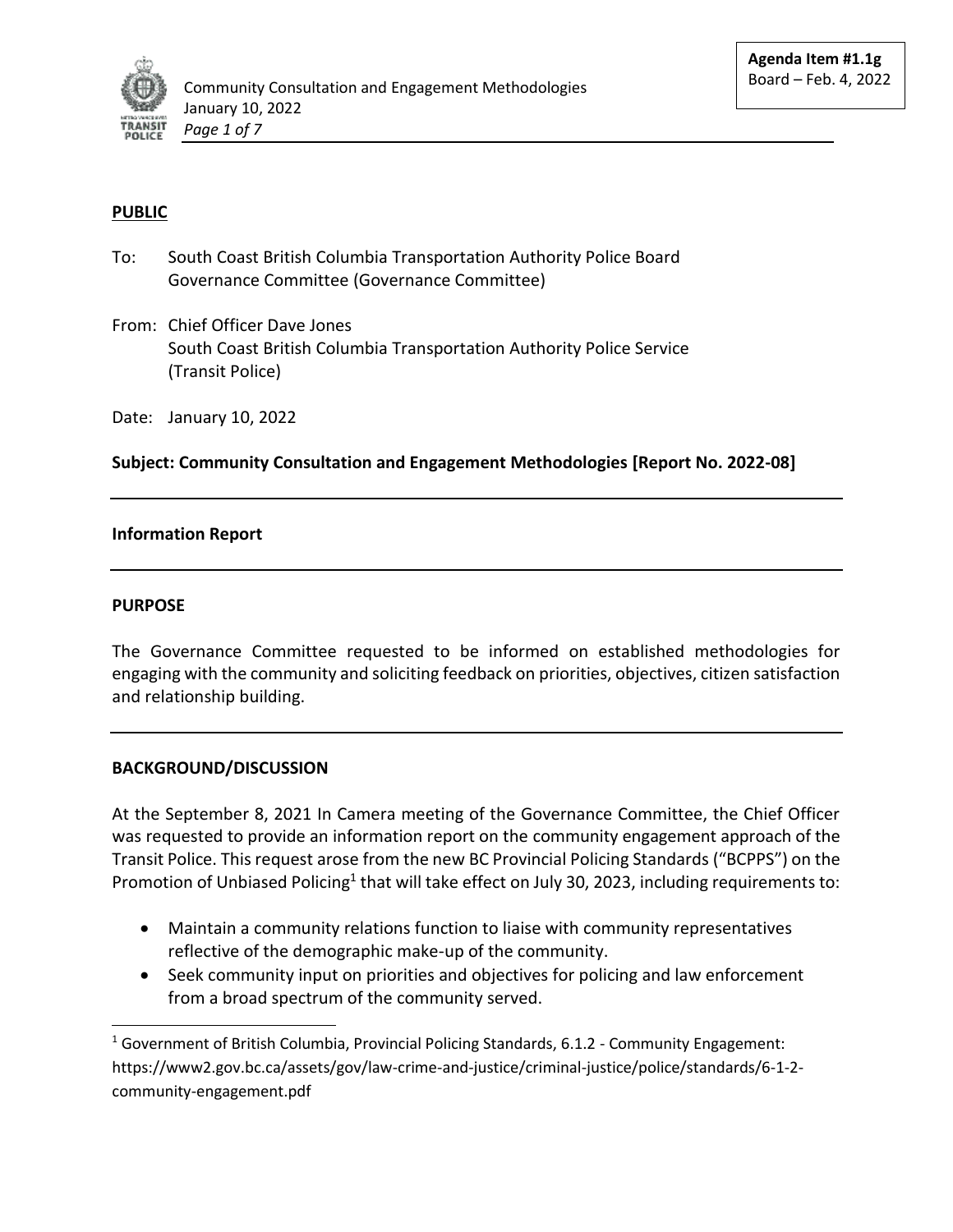

l

- Conduct a survey of citizen satisfaction at least once every three years.
- Integrate community relationship building into performance assessment/management of police officers.

### **Community Stakeholders**

Transit Police is responsible for policing a transit service area that covers 1800 square kilometres and crosses through 22 different communities served by a combination of 17 jurisdictional police agencies. Transit ridership is diverse and includes citizens and visitors of all backgrounds, cultures, ages, ethnicities, genders, sexual orientations and physical/mental abilities. Efforts at community consultation must ensure representation and input from the full



transportation service region while also providing opportunities for input from the broad spectrum of different user groups that use the transit system.

The primary focus of this report will be on consultation with transit users and the general public. This includes all transit users, both those that rely on the transit system for daily/weekly transportation needs as well as transit users who use the system more infrequently such as for travel to/from special events. Consultation with the general public is also important as Transit Police supports efforts to increase transit usage amongst all citizens, consistent with the TransLink Regional Transportation Strategy<sup>2</sup>, and works jointly with Jurisdictional Police on regional policing matters.

This report will not focus on internal communications with employees and operational partners, although input from internal stakeholders is vital to ensuring a coordinated response and maintaining public safety across the region. Transit Police has numerous channels of communications with jurisdictional police agency partners, TransLink and its operating companies, and works closely with each partner on a daily basis to address emerging issues and concerns. Input from Transit Police employees, police agency partners and TransLink operating companies was a part of the recently completed strategic planning process.

<sup>2</sup> TransLink Regional Transportation Strategy: https://www.translink.ca/plans-and-projects/strategiesplans-and-guidelines/transit-and-transportation-planning/regional-transportation-strategy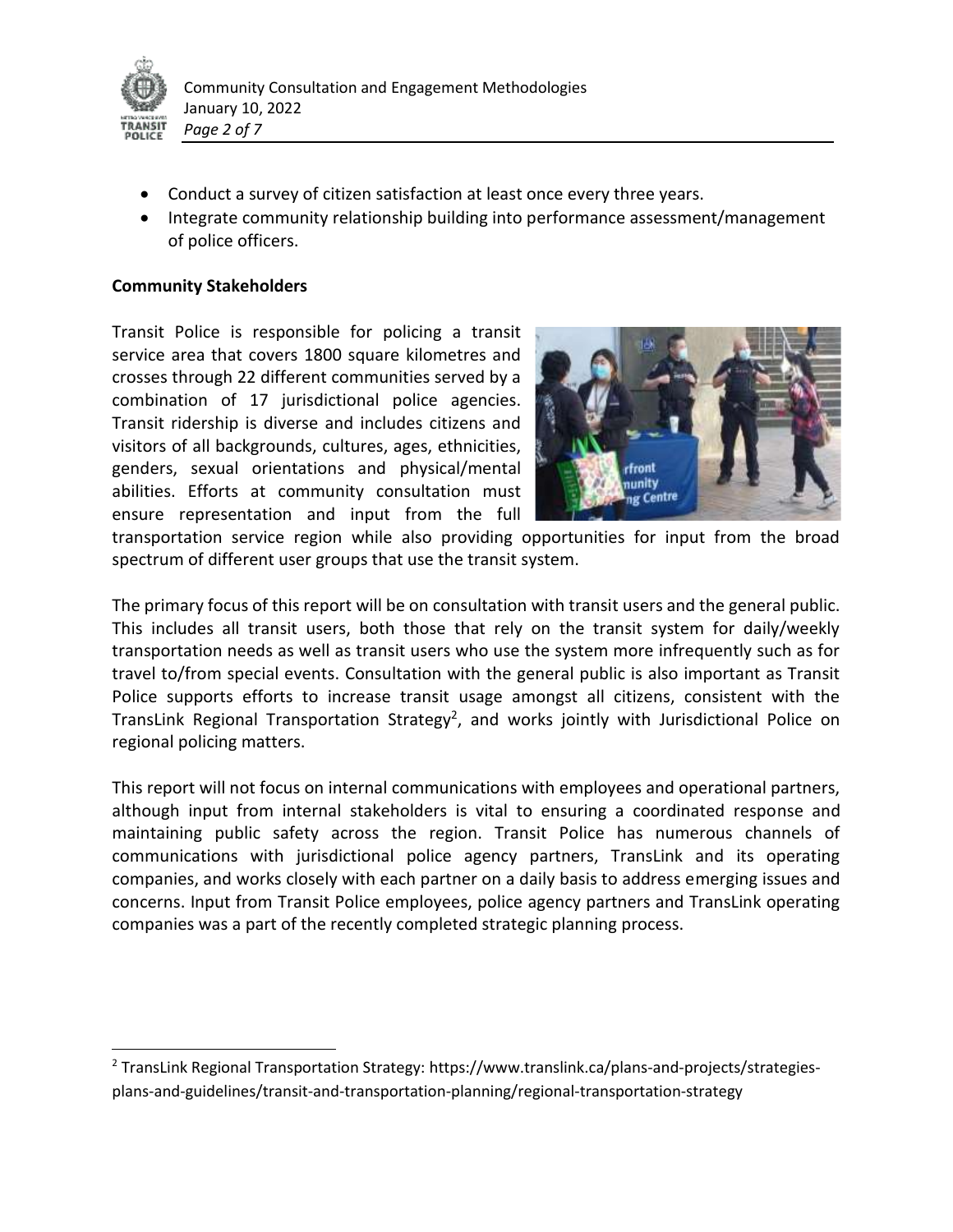

## **Transit Police Community Policing Model**

One of the requirements of the new BCPPS on Unbiased Policing is that all police agencies maintain a community relations function to liaise with community representatives reflective of the demographic make-up of the community. This function was already established within Transit Police in 2016 with the creation of the new Transit Police Community Policing Model. This model was adopted, in part, to help enhance feelings and perceptions of safety on the transit system and included the appointment of a Neighbourhood Police Officer ("NPO") for each of the six Community Service Areas ("CSAs"). The NPOs engage in a variety of activities including public reassurance and engagement, attendance at community events, the provision of transit safety presentations to groups such as immigrants/students/seniors, and relationship building/partnerships development with community groups, businesses and residents around busy transit hubs.

In addition to engaging with local groups and individuals within their respective CSAs, NPOs also took on specific liaison responsibilities related to different groups of transit users. This currently includes:

- Sgt. Julien Ponsioen NPO for Downtown Vancouver and liaison to 2SLGBTQ+ community;
- Cst. Bruce Shipley Neighbourhood Police Officer for Richmond/Vancouver/UBC and liaison for the homeless, shelters and government ministries;
- Cst. Jenny Chung NPO for North Shore/Burnaby/Tri-Cities and liaison to Korean community;
- Cst. Marco DiTrolio NPO for North Shore/Burnaby/Tri-Cities and liaison to seniors organizations;
- Cst. Miles Teitelbaum NPO for South Burnaby/New Westminster and liaison to universities;
- Cst. Shiraaz Hanif NPO for Surrey/Langley and liaison to Muslim community, and;
- Cst. Kirk Rattray liaison to Indigenous community.

The team as a whole is responsive to current events and issues, and engages in regional community outreach related to specific safety trends and targeted initiatives. Most recently, the NPO team performed additional outreach, consultation and safety reassurance with members of southeast Asian communities, following reports of increased hate crimes towards these communities being reported across Canada. All NPOs performed this targeted outreach and consultation in 2021, to ensure that new/existing transit users felt safe in using the system and understood how to report threats, intimidation and general concerns.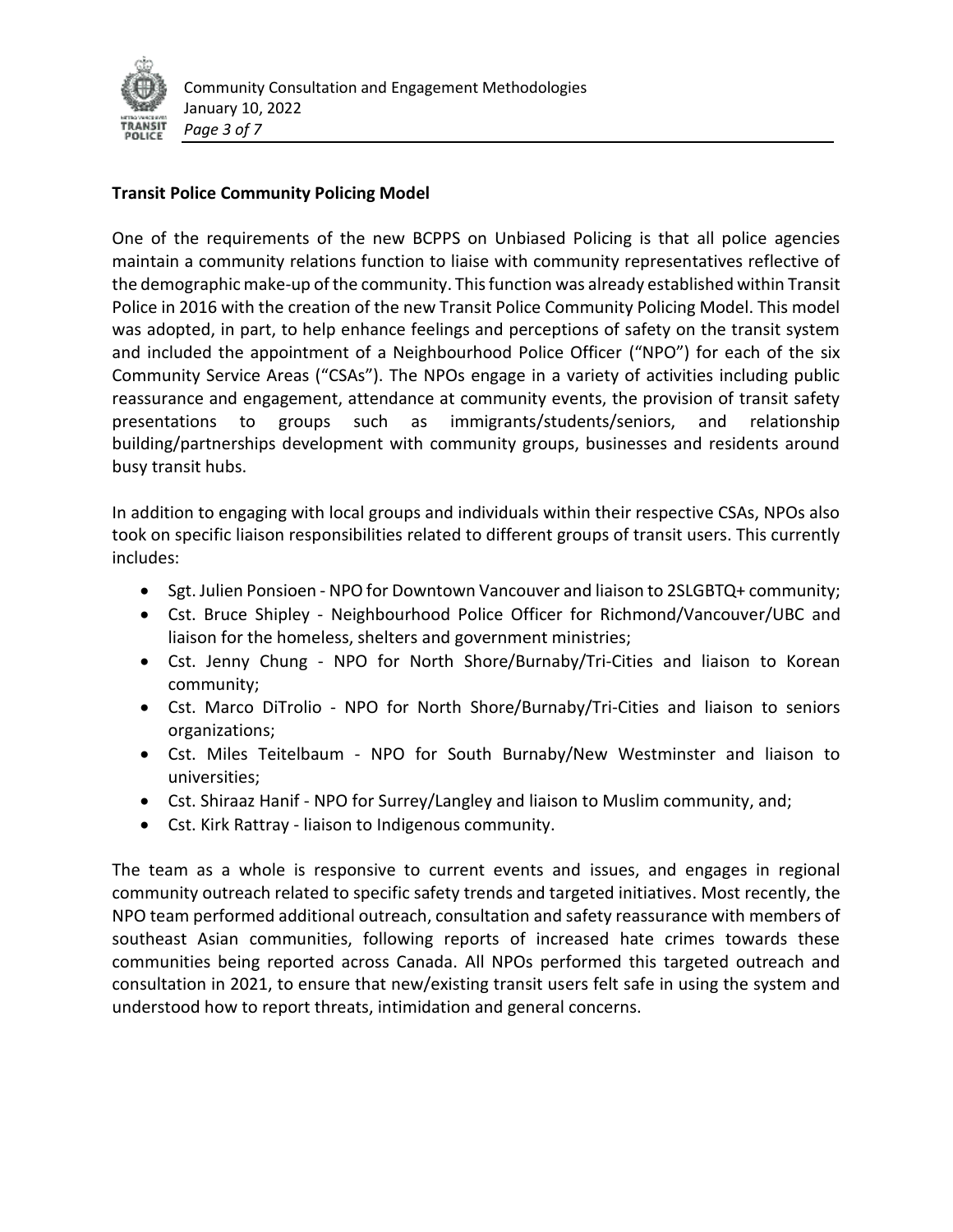

The community outreach activities of the Neighbourhood Police Officers have grown significantly since they were first introduced in 2016, leading to additional resources being allocated in 2020-2021 to the rebranded Transit Police 'Community Engagement Team' ("CET"). This included the creation of a dedicated Indigenous Liaison Officer ("ILO") position and the addition of second Mental Health Officer to deal with the increasing file load related to clients with cognitive issues. The CET is currently



comprised of one Sergeant and nine Constables (six NPOs, one ILO, and two Mental Health Liaison Officers), who ensure ongoing daily outreach, education, consultation and channels of feedback with community representatives across Metro Vancouver.

### **Transit Police Chief's Community Council**

While the CET provides continuous information and feedback from the community at large to Transit Police, the Chief Officer has another direct form of feedback in the form of the Transit Police Chief's Community Council ("TPCCC"). Originally formed in 2014, the TPCCC acts in an advisory capacity to Transit Police to promote dialogue and collaboration. It consists of representatives from a broad cross section of the transit community including representatives from community safety organizations, businesses, groups supporting the disabled, Indigenous elders, seniors and school faculty/students.

The objective of the Council is to bring community members together to gather information and perspectives on transit related safety and security issues in the BC lower mainland, to collaboratively develop strategies to make transit safer for all users, and to prevent and reduce crime on transit vehicles and in/around transit stations. The TPCCC meets five times per year, either in person or, more recently during the pandemic, via Zoom, for dialogue and information exchange.

The TPCCC was surveyed in early 2020 as part of the 2022-2026 Strategic Plan environmental scanning process, and was consulted again in 2021 for further feedback as the draft Plan was developed. They were also consulted in 2021 within the community consultation phase of the proposed Community Safety Officer Initiative.

### **TransLink Customer Satisfaction Surveys**

Given the large geographic size of the transportation service region, Transit Police makes use of existing surveys conducted by TransLink as a starting point when seeking community input on perceived levels of safety on the transit system. TransLink undertakes a wide range of transportation-related research and analytics to better understand their customers' needs and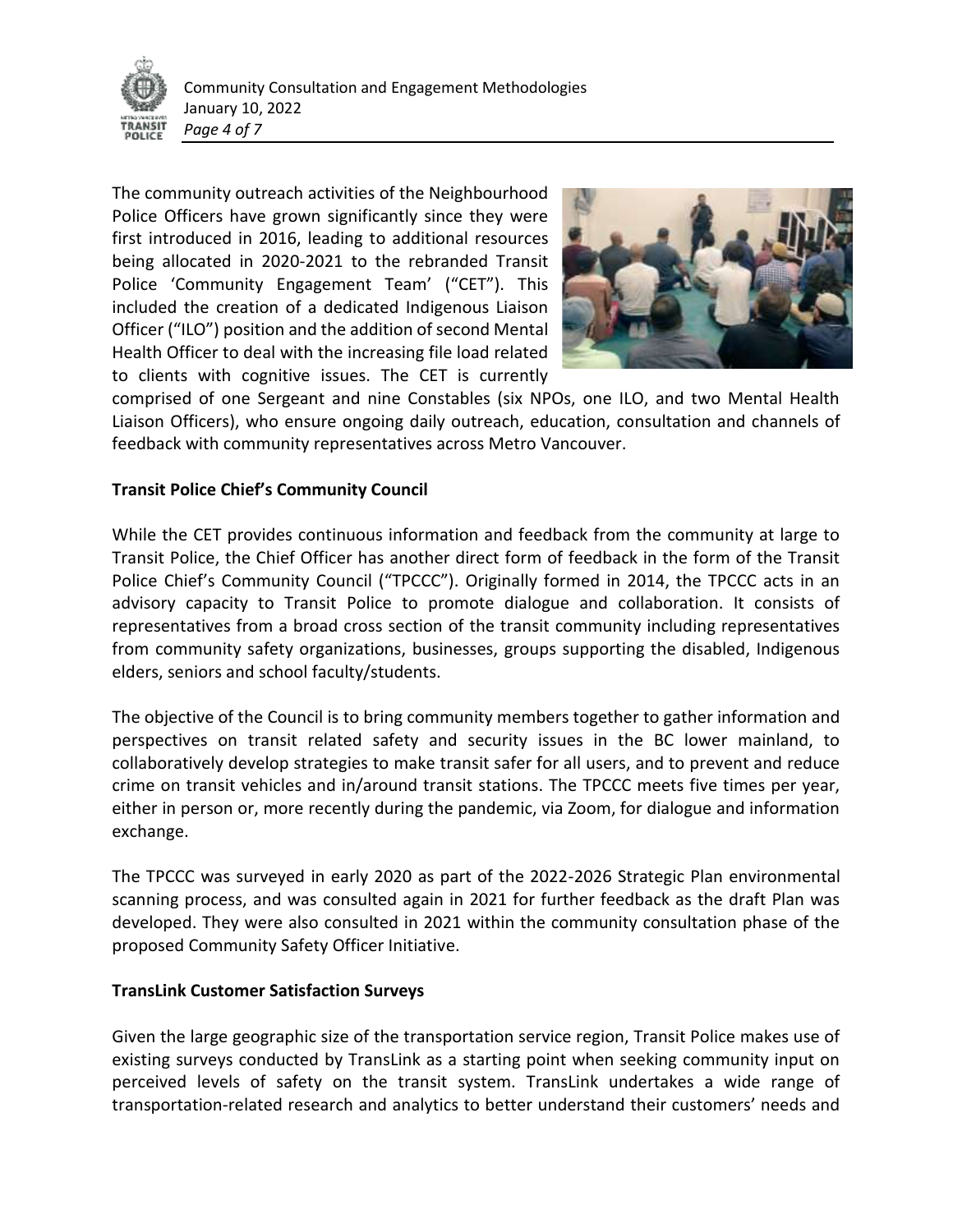

experiences and the travel behaviours of the region as a whole. Through an ongoing data collection and analytics program, TransLink monitors and reports on the performance of the region's transportation system.

As part of this research, TransLink has an accountability program that assesses customer satisfaction, including perceived levels of safety. The most recent TransLink Accountability Report shows that perceptions of safety have remained high between 2016-2020, scoring between 8.6- 8.7 out of 10 for perceptions of safety on transit vehicles and 8.3-8.5 out of 10 for perceptions of safety at transit stations/stops. Customer Satisfaction is tracked by TransLink quarterly and is one of the Key Performance Indicators identified in the 2022-2026 Transit Police Strategic Plan.



*TransLink 2020 Accountability Report – Perceptions of Safety and Security Graphs<sup>3</sup>*

# **TransLink Listens Panel**

l

TransLink Listens is an online panel of approximately 3,400 Metro Vancouver residents who have joined the panel to participate in market research activities sponsored by TransLink. The TransLink Listens panel is owned by TransLink and managed by TransLink Customer Research & Insights. It provides a cost-effective method of obtaining feedback/information from both transit riders specifically and Metro Vancouver citizens generally.

Transit Police has made use of the TransLink Listens panel on a number of occasions, including but not limited to surveys of transit users when developing previous Strategic Plans. Most recently, a Transit Safety Survey was issued to the TransLink Listens panel in 2020 as part of the environmental scanning work conducted by Transit Police, informing the 2022-2026 Strategic Plan's development process.

<sup>3</sup> TransLink Accountability Report: [https://www.translink.ca/-/media/translink/documents/about](https://www.translink.ca/-/media/translink/documents/about-translink/corporate-reports/accountability_reports/2020/2020_accountability_report.pdf)[translink/corporate-reports/accountability reports/2020/2020 accountability report.pdf](https://www.translink.ca/-/media/translink/documents/about-translink/corporate-reports/accountability_reports/2020/2020_accountability_report.pdf)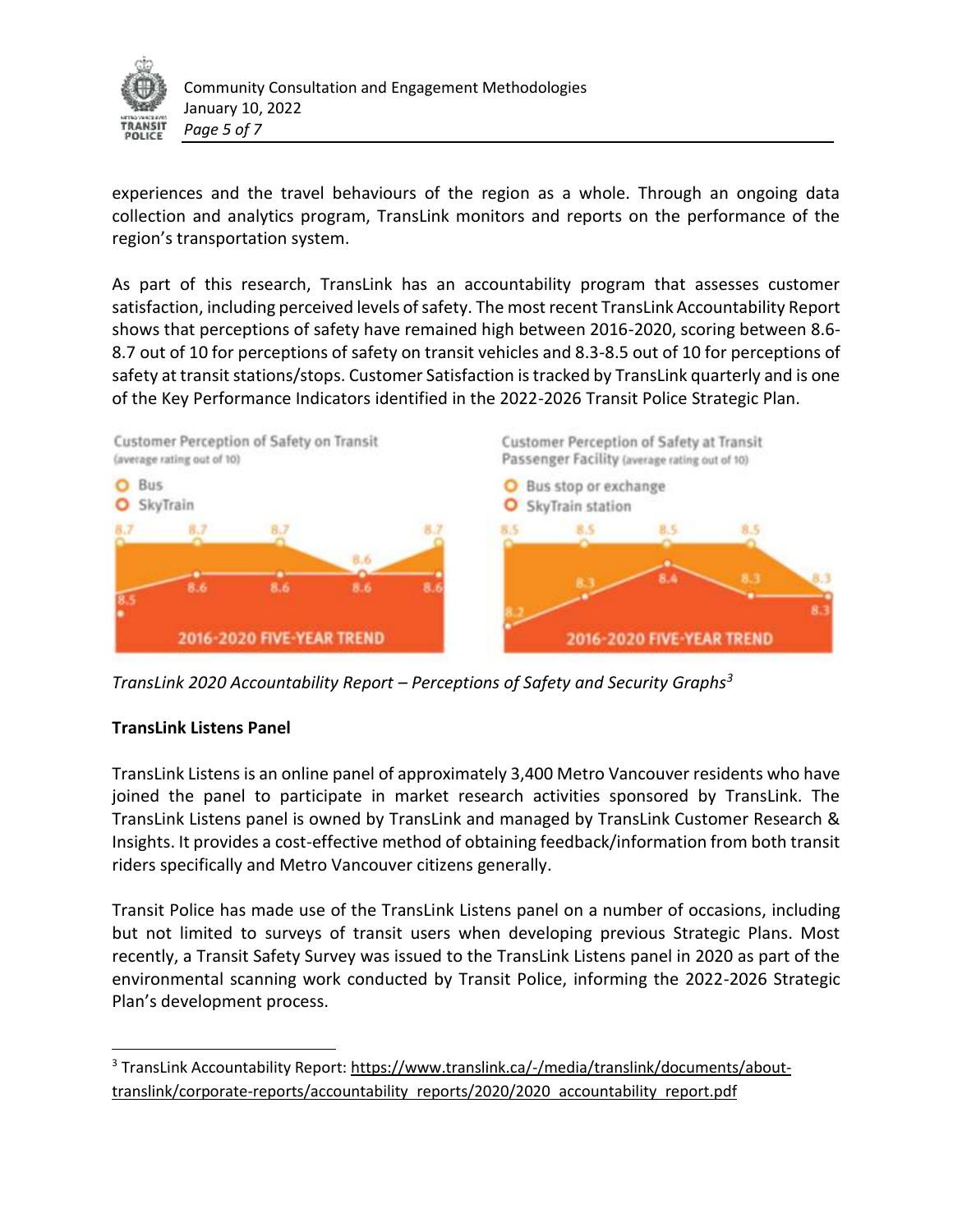

## **Transit Police Directed Surveys and Studies**

Complementing TransLink's Customer Satisfaction Surveys and TransLink Listens panel surveys, Transit Police has historically commissioned several directed studies, detailed below:

- Transit Police Community Survey (2011): Conducted by NRG Research Group, Transit Police commissioned a survey of residents within the Metro Vancouver region to measure awareness of Transit Police, gauge perceptions of Transit Police and the services provided, determine the incidence of conduct with Transit Police and obtain feedback on residents' past contact with Transit Police. (The intent was to repeat this survey biennially; however, budget restrictions and then the service delivery initiative resulted in deference.)
- Transit Police Scent Dog Pilot Program Awareness Survey (2012): Conducted by NRG Research Group, Transit Police commissioned a survey of residents within the Metro Vancouver region to better understand their awareness and attitudes about the Transit Police Explosive Scent Detection Dog Pilot Program.
- Feelings of Safety and Security among SkyTrain Users (2014): Conducted by Nahanni Pollard, Douglas College School of Criminology, and Curt Griffiths, Simon Fraser University School of Criminology, Transit Police commissioned a survey of feelings of safety and security amongst SkyTrain users. This was part of a larger study of transit policing in the Metro Vancouver region and helped inform the development of the new Transit Police Service Delivery Model, launched in 2015 as well as used in environmental scanning for the 2016-2020 Strategic Plan.
- Service Delivery Model Evaluation (2020): Conducted by Nahanni Pollard, Douglas College School of Criminology, Curt Griffiths and Josh Murphy, Simon Fraser University School of Criminology, Transit Police commissioned a review of the Service Delivery Model, launched by Transit Police in 2015, including the establishment of six NPO positions detailed earlier in this report.

The newly issued BCPPS on Unbiased Policing, including an obligation to conduct a survey of citizen satisfaction at least once every three years, means that the Transit Police will now need to examine different options to meet this semi-annual requirement. This could include the further use of the TransLink Listens panel, commissioned external survey every three years (such as that done in 2011), directed studies commissioned biennially, or a combination of these tools.